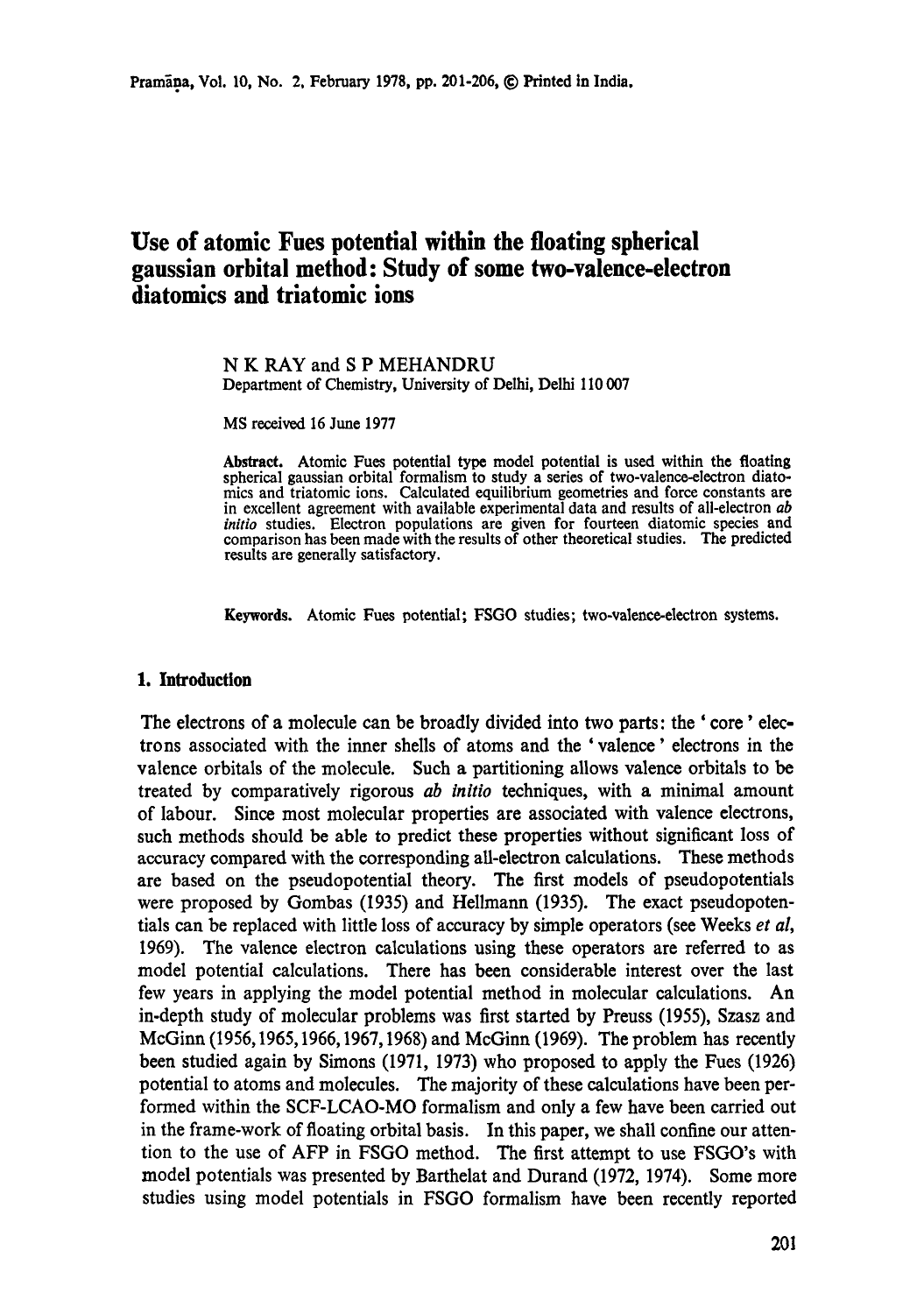(Semkow *et al* 1975; Ray and Switalski 1975, 1976; Topiol *et al* 1976 and Ray *et al*  1977) for first-and second-row atom hydrides. Mehandru and Ray (1977) have recently used a Gaussian based model potential to study the valence electronic structures of a series of alkali halides. In this paper we plan to examine the suitability of the AFPtype model potential within FSGO formalism of Frost (1967) in predicting the equilibrium geometries, force constants and electron populations of some two-valence electron diatomics and tri-atomic ions.

### **2. Method of** calculation

Only valence electrons are taken into consideration and the effect of the core is simulated through the use of a model potential. Each pair of electrons is assumed to occupy a normalized floating spherical gaussian, i.e.

$$
\varphi_i = (2/\pi \rho_i^2)^{\frac{3}{4}} \exp \left[ -(r - R_i)^2 / \rho_i^2 \right] \tag{1}
$$

where  $\rho_i$  is the radius of the orbital and  $R_i$  its position. A single determinantal wave function  $(\Psi)$  is employed

$$
\Psi = [1/|S| (2n)!]^{\frac{1}{2}} | \varphi_1 (1) \overline{\varphi}_1 (2) \dots \varphi_n (2n-1) \overline{\varphi}_n (2n) | \qquad (2)
$$

in which  $|S|$  is the determinant of the overlap matrix  $(S)$  with the elements

$$
S_{ij} = \int \varphi_i^* \varphi_j \, dv \tag{3}
$$

The valence energy  $(E_{val})$  of the molecule is given by

$$
E_{\text{val}} = \langle \Psi | H_{\text{pp}} | \Psi \rangle / \langle \Psi | \Psi \rangle \tag{4}
$$

and the model potential Hamiltonian,  $H_{pp}$ , by

$$
H_{pp} = \sum_{i=1}^{N_v} \left[ -\frac{1}{2} \nabla_i^2 + \sum_{a=1}^M V_a(i) \right] + \frac{1}{2} \sum_{i \neq j} \sum_{j} r_{ij}^{-1} + \sum_{\mu < \nu} \frac{Z_{\mu}}{R_{\mu\nu}} \tag{5}
$$

where  $N<sub>n</sub>$  is the number of valence electrons, M the number of nuclei in the molecule and  $Z_{\mu}$  is the effective nuclear charge of the nucleus  $\mu$ .

The particular model potential employed for the present work is a generalized atomic Fues potential (AFP)

$$
V'_{a}(i) = -\frac{Z_{a}}{r_{a}!} + \frac{\sum_{i} B_{i} P_{i}}{r_{a}^{2}}
$$
 (6)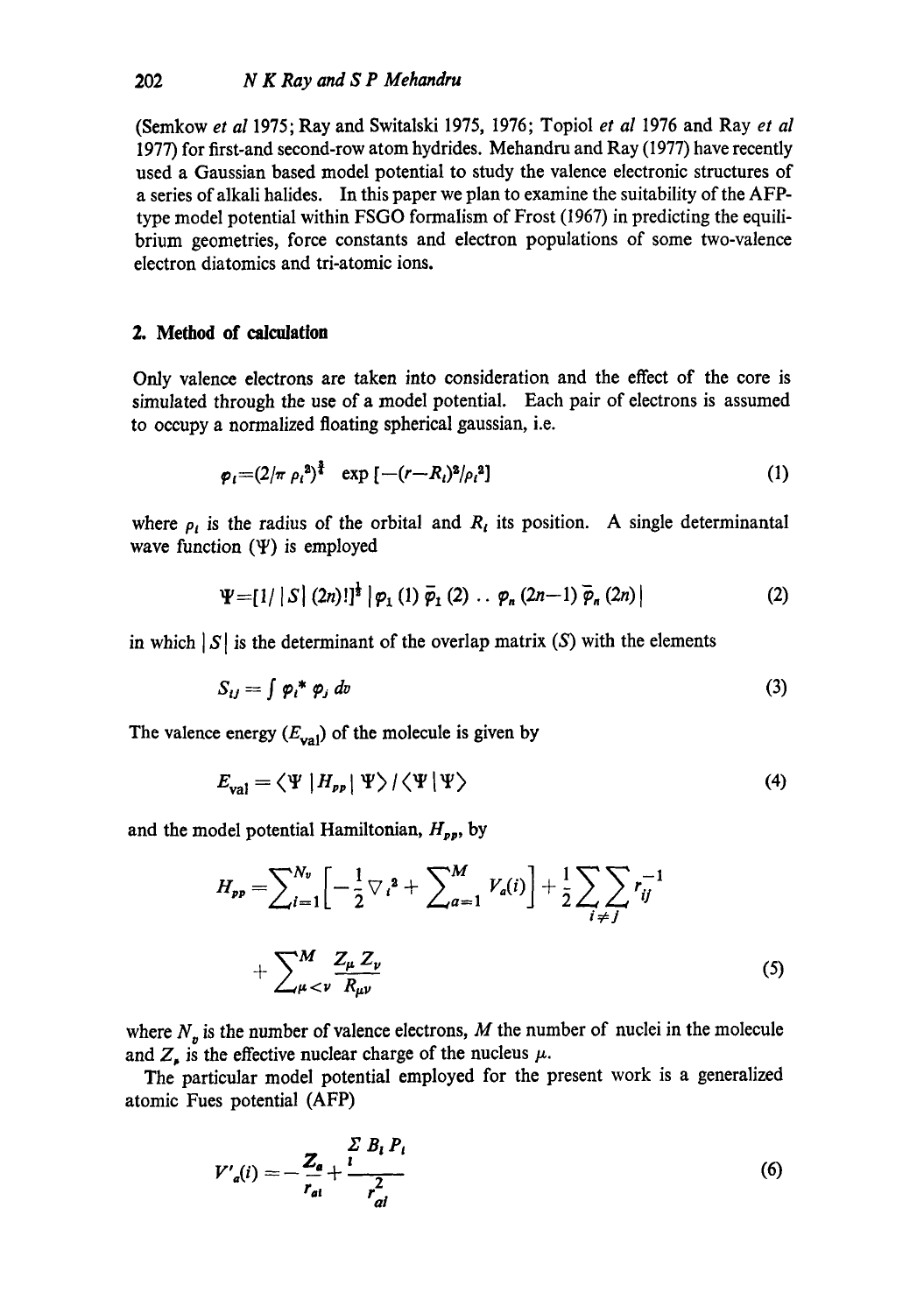where the numerical values of the  $B<sub>i</sub>$  parameters are obtained from the work of Simons (1971).  $P_i$  is the projection operator over the subspace of spherical harmonics of given 1. In practice it is sufficient to keep all components of angular momentum up to  $l=l<sub>core</sub> + 1$  (see Kahn and Goddard 1972 and Topiol *et al* 1976). Following Barthelat and Durand (1974), we have introduced the angular momentum dependence by using  $B_{av}$  instead of  $B_0$  and  $B_1$ .  $B_{av}$  is given by

$$
B_{\rm av} = \frac{\sum_{l} n_l B_l}{\sum_{l} n_l} \tag{7}
$$

where  $n_i$  is the number of valence electrons in the free atom with the azimuthal quantum number 1. Thus the model potential used here reduces to the form

$$
V_a(i) = -\frac{Z_a}{r_{ai}} + \frac{B_{av}}{r_{ai}^2}
$$
 (8)

 $B_{\text{av}}$  values are given in table 1.

Complete optimization is carried out for all nuclear co-ordinates and gaussian orbital parameters by minimizing the valence energy. All calculations are made using an IBM 360/44 computer. Results of present calculations are given in tables  $2 - 4.$ 

#### **3. Results and discussion**

Table 2 summarizes the calculated equilibrium geometries and force constants for nineteen diatomic systems studied in the present work. Also shown in table 2 for comparison are *ab initio* FSGO results, some other model potential results and available experimental data. Our calculated results compare favourably with other theoretical estimates and available experimental geometries. Stretching force

| Atom           | z | R<br>av |
|----------------|---|---------|
| Li             |   | 0.46768 |
| Na             |   | 0.51047 |
| K              | 1 | 0.68234 |
| Rb             | 1 | 0.72657 |
| $\mathbf{C}$ s | 1 | 0.81277 |
| $Mg+$          | 2 | 0.85894 |
| Ca+            | 2 | 1.22213 |

Table 1. Model potential parameters for the atoms

 $B_{\text{av}}$  values were obtained by using eq. (7) of the text.  $B_0$  and  $B_1$  values were taken from the work of Simons (1971).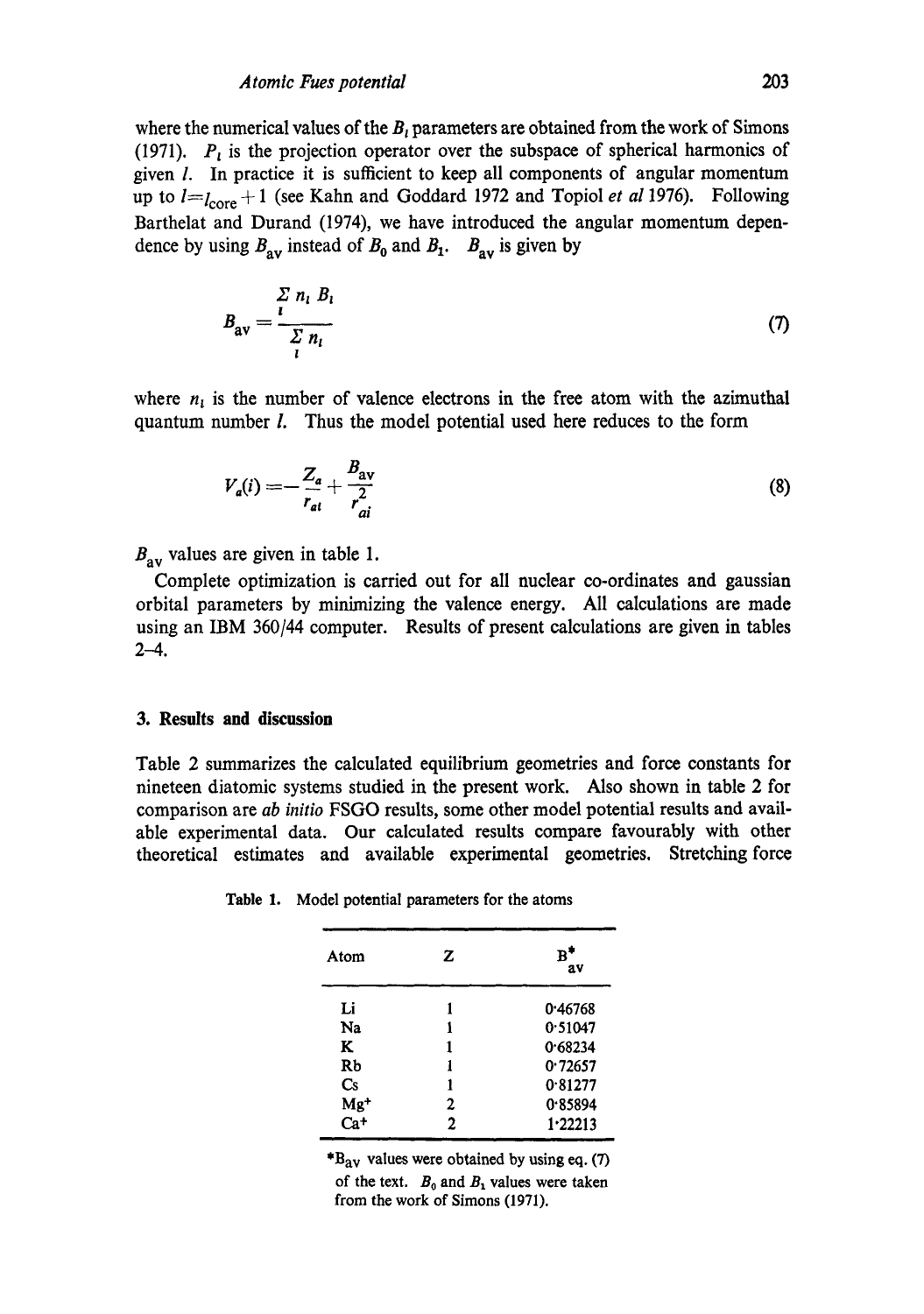| Molecule              |                 | $R_e$ (a.u.)                             |                   |          | Force constant (k)<br>(millidynes/A) |              |
|-----------------------|-----------------|------------------------------------------|-------------------|----------|--------------------------------------|--------------|
|                       | Present<br>work | other<br>model<br>potential <sup>a</sup> | FSGO <sup>b</sup> | Exptc    | Present<br>work <sup>d</sup>         | <b>Exptc</b> |
| $\mathbf{1}$          | $\overline{c}$  | $\overline{\mathbf{3}}$                  | 4                 | 5        | 6                                    | 7            |
| LiH                   | 3.32            | 3.63                                     | 3.22              | 3.06     | 0.92                                 | 1.03         |
| NaH                   | 3.49            | $3 - 81$                                 | 3.76              | 3.57     | 0.79                                 | 0.79         |
| KH                    | 4.09            | 4.59                                     | $4 - 30$          | 4.24     | 0.51                                 | 0.56         |
| RbH                   | 4.23            |                                          |                   | 4.49     | 0.46                                 | 0.51         |
| CsH                   | 4.49            |                                          |                   | $4 - 71$ | 0.39                                 | 0.47         |
| MgH <sup>+</sup>      | 3.24            | 3.32                                     | 3.18              | 3.12     | 1.83                                 | 1.64         |
| $CaH+$                | 3.88            | $4 - 03$                                 |                   | 3.78     | $1 - 18$                             |              |
| NaLi                  | 5.37            | 5.49                                     | 5.51              |          | 0.23                                 |              |
| KLi                   | 6.05            | $6 - 18$                                 |                   | $6 - 22$ | 0.16                                 | 0.15         |
| KNa                   | $6 - 23$        | 6.33                                     |                   | 6.56     | 0.14                                 | 0.13         |
| RbLi                  | $6 - 24$        |                                          |                   | 6.67     | 0.14                                 | 0.13         |
| CsLi                  | 6.58            |                                          |                   | 7.24     | 0.12                                 | 0.11         |
| RbNa                  | 6.40            |                                          |                   | 6.78     | 0.13                                 | 0.12         |
| CsNa                  | 6.76            |                                          |                   | 7-09     | $0 - 11$                             | 0.11         |
| Li <sub>2</sub>       | 5.18            | 5.34                                     | 5.30              | $5 - 05$ | 0.25                                 | 0.26         |
| Na,                   | 5.53            | 5.65                                     | 5.68              | 5.82     | 0.21                                 | 0.17         |
| K,                    | 6.91            | 6.98                                     |                   | 7.41     | 0.10                                 | 0.10         |
| Rb <sub>2</sub>       | 7.27            |                                          |                   | 7.90     | 0.09                                 | 0.08         |
| $\mathsf{Cs}_\bullet$ | 7.96            |                                          |                   | 8.35     | $0 - 07$                             | 0.07         |

Table 2. Calculated equilibrium geometries and force constants  $(k)$  of some diatomics

a. Results of gaussian based model potential (Ray and Swatalski 1976) calculations

b. Obtained from literature (Frost 1967, Chu and Frost 1971 and Talaty *et al* 1976)

c. Herzberg (1950)

d. Potential energy curves were fit by third degree polynomials in  $(R - R_e)$ , where  $R_e$  is the equibrium distance and the values of  $(R - R_e)^2$  co-efficients were used to determine the force constants  $(k)$ .

**Table 3.** Calculated equilibrium geometries of some triatomic molecular ions

| Molecule              | Equilibrium geometry (a.u.) |                            |  |
|-----------------------|-----------------------------|----------------------------|--|
|                       | This work                   | ab-initio <sup>a</sup>     |  |
| $H_2Li^+$             | 1.61 <sup>b</sup><br>3.74.  | 1.41b<br>3.91.             |  |
| $H_a$ Na <sup>+</sup> | 1.67 <sup>b</sup><br>3.89.  | 1.40 <sup>b</sup><br>4.71. |  |
| Li,Na <sup>+</sup>    | 6.22 <sup>b</sup><br>5.86.  | 5.73 <sup>b</sup><br>5.62  |  |
| $Na2Li+$              | 6.89 <sup>b</sup><br>5.51.  | 5.24.<br>6.81b             |  |
| $Li3$ +               | 6.35c                       | 5.75c                      |  |
| $Na3$ <sup>+</sup>    | 6.77c                       | 6.72c                      |  |
| $Li2H+$               | 3.85d                       | 3.164                      |  |
| $Na3H+$               | 4.04 <sup>d</sup>           | 3.784                      |  |

a. Results of *ab initio* SCF calculations using essentially "double-zeta" gaussian basis set (Raffenetti and Rudenberg 1973).

b. Isosceles triangle; first number is height and second is base.

 $c$ . Length of side of an equilateral triangle.

d. Linear, symmetric; distance is metal-H distance.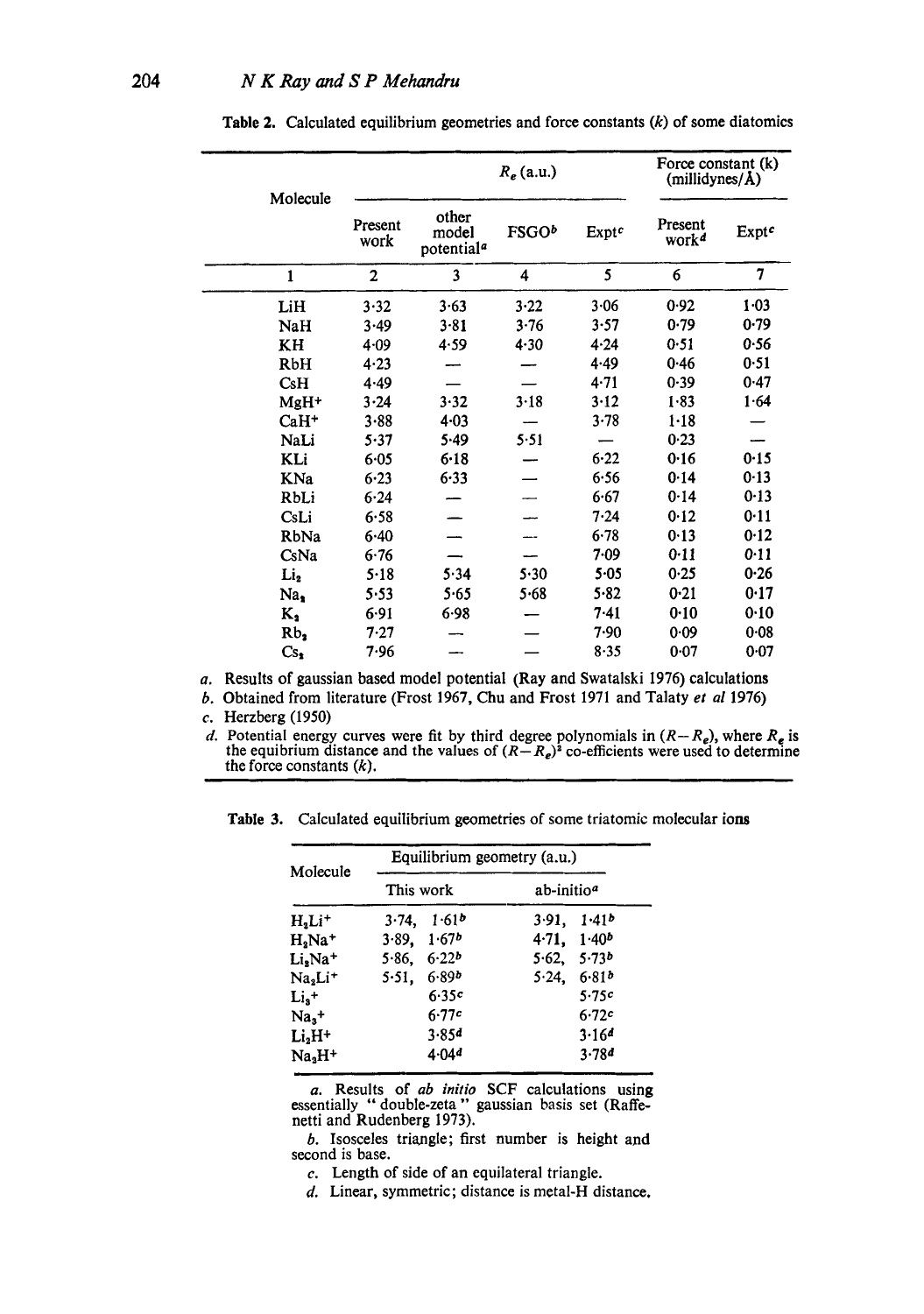| System<br>$X-Y$  | Model potential |           | Standard FSGO <sup>a</sup> |          |
|------------------|-----------------|-----------|----------------------------|----------|
|                  | N(X)            | N(Y)      | N(X)                       | N(Y)     |
| LiH              | 2.26            | 1.74      | $2 - 21$                   | 1.79     |
| NaH              | $10-23$         | 1.77      | 10.16                      | 1.84     |
| KH               | 18.15           | $1 - 85$  | 18.10                      | 1.90     |
| RbH              | 36.13           | 1.87      |                            |          |
| C <sub>s</sub> H | 54-11           | 1.89      |                            |          |
| $MgH^+$          | $10-59$         | $1 - 41$  | 10.52                      | 1.48     |
| $Ca1+$           | 18.33           | 1.67      |                            |          |
| NaLi             | 10.95           | 3.05      | 10.94                      | $3 - 06$ |
| KLi              | $18 - 73$       | $3-27$    |                            |          |
| RbLi             | 36.69           | 3.31      |                            |          |
| CsLi             | 54∙60           | $3-40$    |                            |          |
| KNa              | $18 - 79$       | $11 - 21$ |                            |          |
| RbNa             | 36.74           | $11 - 26$ |                            |          |
| CsNa             | 54.65           | $11 - 35$ |                            |          |

**Table 4.** Electron populations of  $X - Y$  diatomics

a. FSGO wavefunctions (Frost 1967, Chu and Frost 1971 and Tataty *et al*  1976) were used.

constants  $(k)$  have been calculated for all the diatomic systems studied here and they are also in good agreement with experimental data.

Table 3 summarizes the calculated equilibrium geometries for various triatomic ions composed of Li, Na and H. For comparison we have also included in table 3 the *ab initio* SCF results of Raffenetti and Rudenberg (1973). The overall agreement of our calculated geometries with the other calculations is fairly satisfactory. It is encouraging to note that the accuracy of our calculations improves in systems containing heavier atoms (e.g.  $Na<sub>3</sub>$ +, Na<sub>2</sub> Li<sup>+</sup>) where our simple method would be most useful.

A procedure for analysing charge distributions by the use of FSGO wave functions has been described earlier by Simons and Talaty (1976). These authors have shown that electron populations obtained from FSGO wavefunctions are in excellent agreement with those obtained from virial partitioning (see Bader *et al* 1971) of Hartree-Fock wavefunctions. In view of this fact, it was considered desirable to compare the charge distributions obtained from the present model potential studies with those obtained from normal FSGO results. Excellent agreement between the two can be seen (table 4). Furthermore, it is quite gratifying to see that the predicted trend in electron distributions is consistent with the classical concept of ionic character and electronegativity difference between the two atoms of the diatom  $X-Y$ .

## **4. Conclusion**

This work shows that the generalized atomic Fues potential (AFP) can be used quite successfully in the framework of the FSGO method to study a number of two valence electron systems containing Li, Na, K, Rb, Cs, Mg, Ca and H. What is more important, the use of spherical gaussian function allows for a simple extension of the